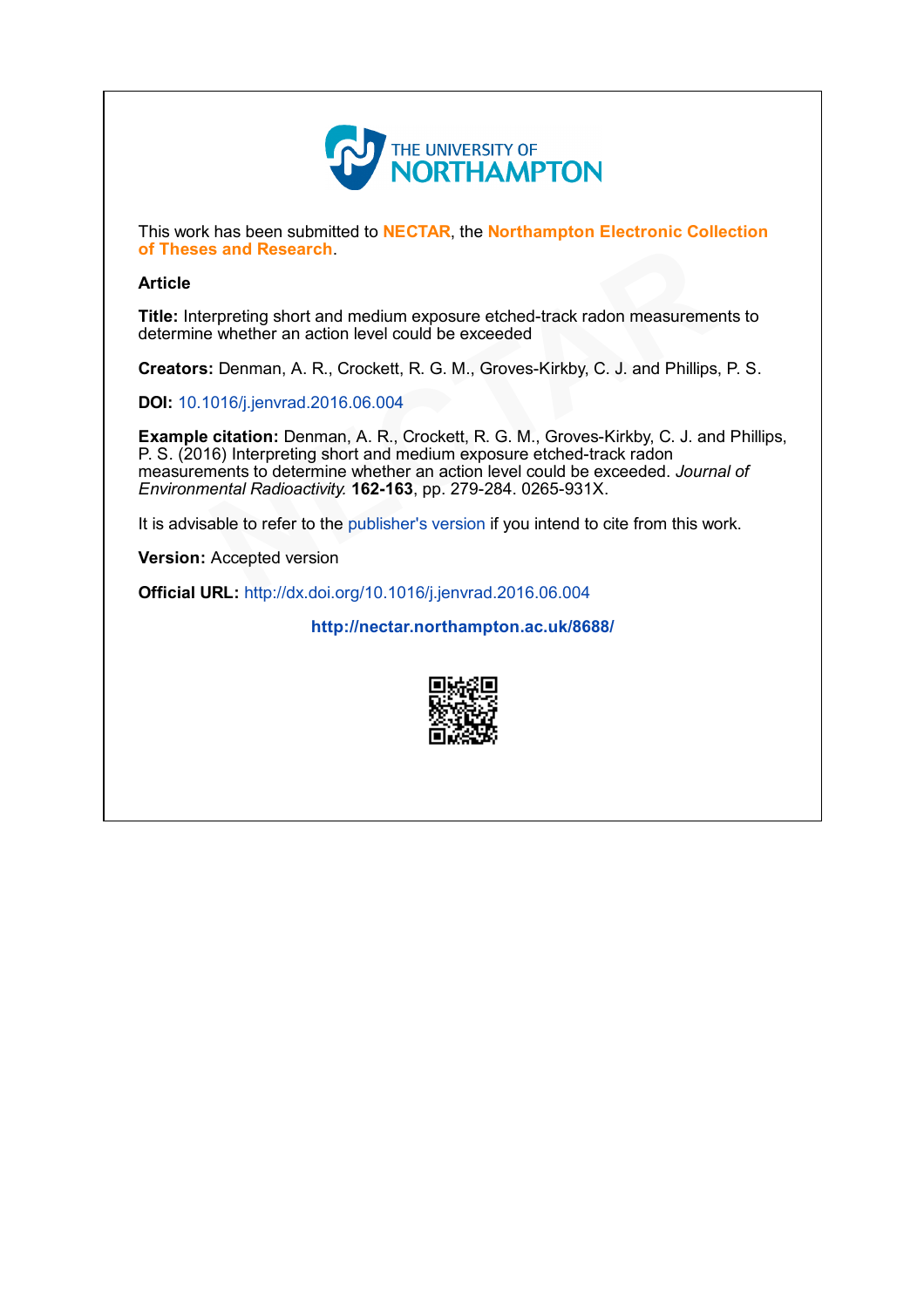### **1. Introduction**

 Radon is a naturally occurring radioactive gas with a variable geographic distribution. It can migrate from underlying rock, entering and accumulating in buildings. There are several isotopes of radon; the most common is radon‐222, with a half‐life of 3.8 days. A second isotope, radon‐220, often known as thoron, is also found in the environment with a concentration on average one tenth that of radon‐222. Thoron has a half‐life of 54.5 seconds, and makes a small contribution to the dose received by occupants. Radon has 7 been shown to be the second most significant risk factor for lung cancer after tobacco smoking (AGIR, 2009), and as a result, many national governments have established Action Levels for both domestic housing and workplaces, above which action should be taken to reduce radon levels. The risk from radon is proportional to the lifetime cumulative exposure to radon (AGIR, 2009), and Action Levels have therefore been established in terms of annual average radon levels. In the United Kingdom (UK), the current Action 12 Levels are 200 Bq.m<sup>-3</sup> for dwellings (O'Riordan, 1990) and 400 Bq.m<sup>-3</sup> for workplaces (IRR, 1999). For domestic housing, the Action Level relates to the annual average radon level, but the UK legislation for workplaces (IRR, 1999) specifies the Action Level as the winter maximum. However, there is a current proposal in the European Union (EU, 2014), based on the latest ICRP guidance (ICRP, 2014), to adopt an 16 Action Level for the annual average radon level of 300 Bq.m<sup>-3</sup> for both houses and the workplace. Radon levels in buildings are, however, widely variable with a diurnal variation – usually much higher at night – and with other variability related, for example, to the external weather and occupancy patterns. As a result, measurements with short term exposures may not be a good estimate of the annual average 21 radon level. Traditionally, in the UK and many other countries, etched-track radon dosimeters have been 22 used with three-month exposures, and corresponding appropriate measurement protocols have been established. However, there is a demand for shorter term exposures, particularly for house sales. In a project funded by the UK Department for Environment Food & Rural Affairs (DEFRA), Phillips et al. (2003) 25 evaluated the usefulness of 1-week and 1-month measurements compared to 3-months, and in subsequent work (Groves‐Kirkby et al., 2006) suggested when such exposures could be used and proposed 27 measurement protocols for each. Crockett et al. (2006) have subsequently shown that a lunar bi-weekly 28 tidal cycle also influences radon variation, and recommended that a 2-week exposure is preferable to a 1– week one.

 One of the most significant patterns of radon level variation in domestic housing is seasonal, with levels higher in winter than summer. Wrixon et al. (1988) therefore proposed the use of Seasonal Correction Factors (SCFs) which they developed from a large series of aggregated measurements in domestic properties, and for many years these have been used in the UK to correct term radon measurements in both domestic housing and the workplace. However, using the data from the original DEFRA study, Denman et al. (2007a) developed SCFs with lower seasonal variation, and commented on the applicability of using seasonal corrections. Recently, Miles et al. (2012, corrected 2014) have recommended the use of revised national SCFs for the UK, which are closely aligned to those of Denman et al. (2007a). 

- In addition to diurnal and seasonal variations, a number of studies have shown variations in the average 41 radon level year-on-year, with coefficients of variation of 14% or above, as noted by Bochicchio et al.
- (2009), which are considered to be primarily due to meteorological variations, while some regions may
- have significantly different seasonal corrections due to underlying geology (Burke and Murphy, 2011).
- 
- 45 Etched-track detectors are now used widely by industry for domestic radon level assessments, and, whilst
- 3‐month exposures remain the preferred option, a wide variety of exposure times are used in practice,
- including 6‐weeks, 2‐months, and 4‐months to suit clients. There is therefore a need for comprehensive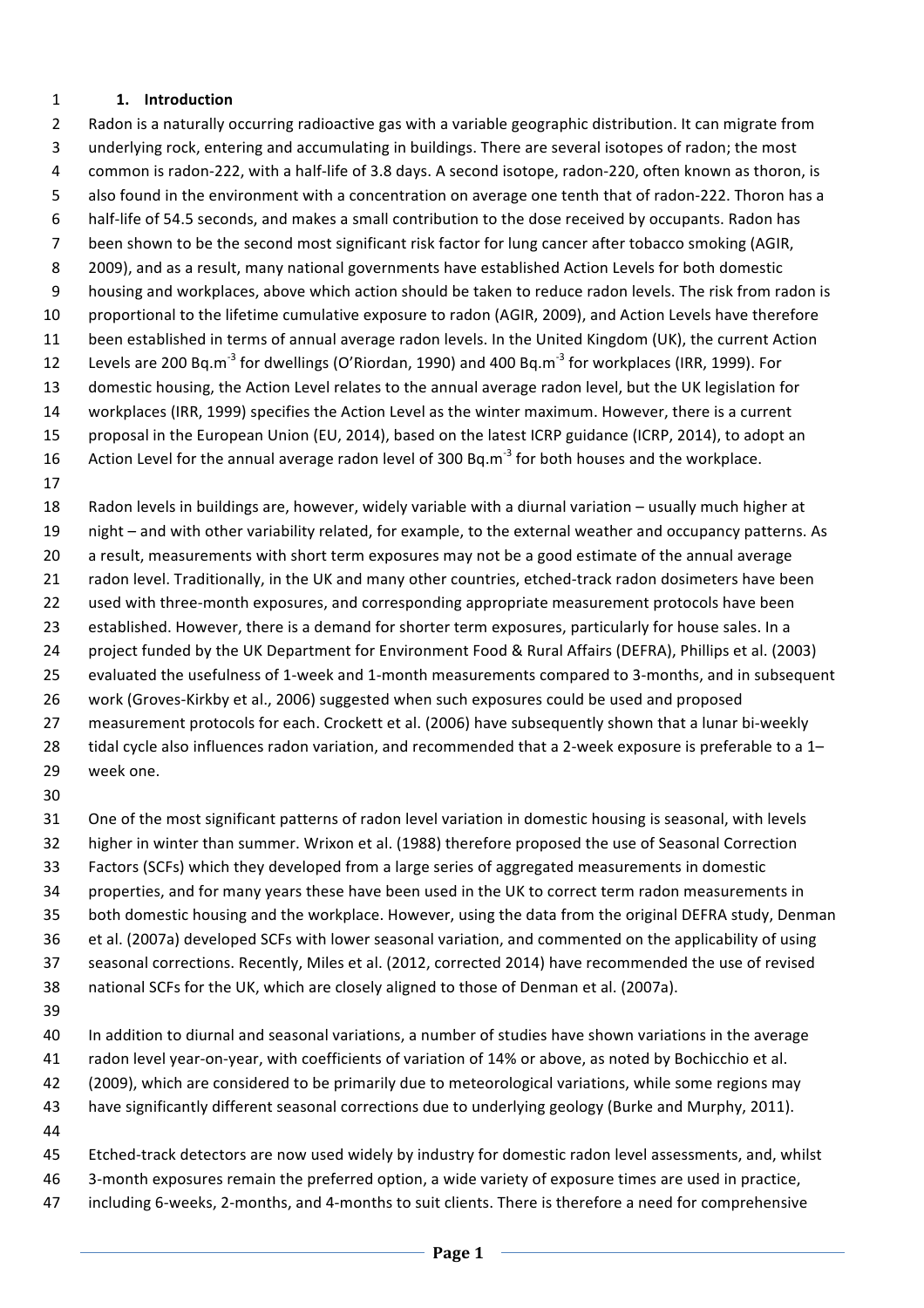guidance over a wider range of exposure periods. This paper reworks the analysis of the original data, and also compares that with the results from the analysis of an extended dataset for 4 houses over 4 years (Crockett et al., 2015), to extend the analysis to other exposure periods, to review and comment on the appropriateness of making seasonal corrections, and to provide appropriate guidance on the interpretation of results and use of seasonal corrections.

### **2. Methods**

 The measurement methodology has been described in detail by Phillips et al. (2003), and Groves‐Kirkby et al. (2006). 1400 etched‐track detectors from two different suppliers, 600 activated‐charcoal detectors and 50 reusable electrets were used in a total of 37 dwellings around Northamptonshire, a county in the English Midlands of the UK.

 During the year April 2002 – March 2003, etched‐track detectors were placed in each dwelling for up to four consecutive 3‐month exposures and, simultaneously, for twelve consecutive 1‐month exposures. In addition, 1‐week measurements using simultaneously‐exposed etched‐track, activated‐charcoal and electret detectors were conducted at approximately 1‐month intervals. The 1‐week exposures were managed to ensure that detector exposure was 168±2 h, with 1‐month exposures similarly managed to ensure exposure was 672±2 h. Following this, measurements were continued for a further three years in a subset of 4 of these dwellings using electret detectors exposed for 1‐week periods (the extended electret series).

 Detectors were placed according to the UK National Radiological Protection Board (NRPB) protocol (Wrixon et al., 1988), which uses two detectors, one placed in the main living room (generally at ground level) and 71 one in the main bedroom (usually on the first-floor). The protocol calculates a weighted average of the two readings, the bedroom being assigned a weighting of 0.55, the living room 0.45. The weights reflect the usual configuration of UK houses which have two floors, with bedrooms on the upper floor, the usual pattern of occupancy with bedrooms occupied at night, and the usual radon variation where levels are higher at night, and are lower in upper storeys. These weightings have been reviewed in occupancy studies by Briggs et al. (2003), and shown to be appropriate as an estimate of radon exposure of occupants.

78 For this paper, the etched-track data were re-analysed from the raw data upwards for the 32 houses (from 79 the dataset of 37) for which annual radon levels can be calculated from 3-month measurements, to compare 1‐week, 1‐month, 3‐month to annual results. The 1‐week, 1‐month, 3‐month data were either (a)

- uncorrected or (b) seasonally corrected using the SCFs of Miles et al. (2012, corrected 2014) or (c)
- 82 seasonally corrected using SCFs calculated from the 1-month etched-track data, using an updated version
- (Crockett et al. 2016) of the method described in Denman et al. (2007a).
- 

85 The ratios between the 1-week, 1-month and 3-month values to annual values were calculated for the 86 uncorrected and both seasonally corrected data-sets noted in the previous paragraph. These provide 87 distributions for the ranges of values that would be expected if using track-etch detectors for these periods to estimate the annual concentrations. From these distributions a confidence interval around the Action Level was estimated according to the null hypothesis that the actual measurement is not systematically different to the Action level (i.e. ratio to Action Level is 1).

- 
- In this case, it is a straightforward confidence interval on the distribution of ratios with mode equal to 1, but the confidence interval itself is a range of values not significantly distinguishable from the Action Level,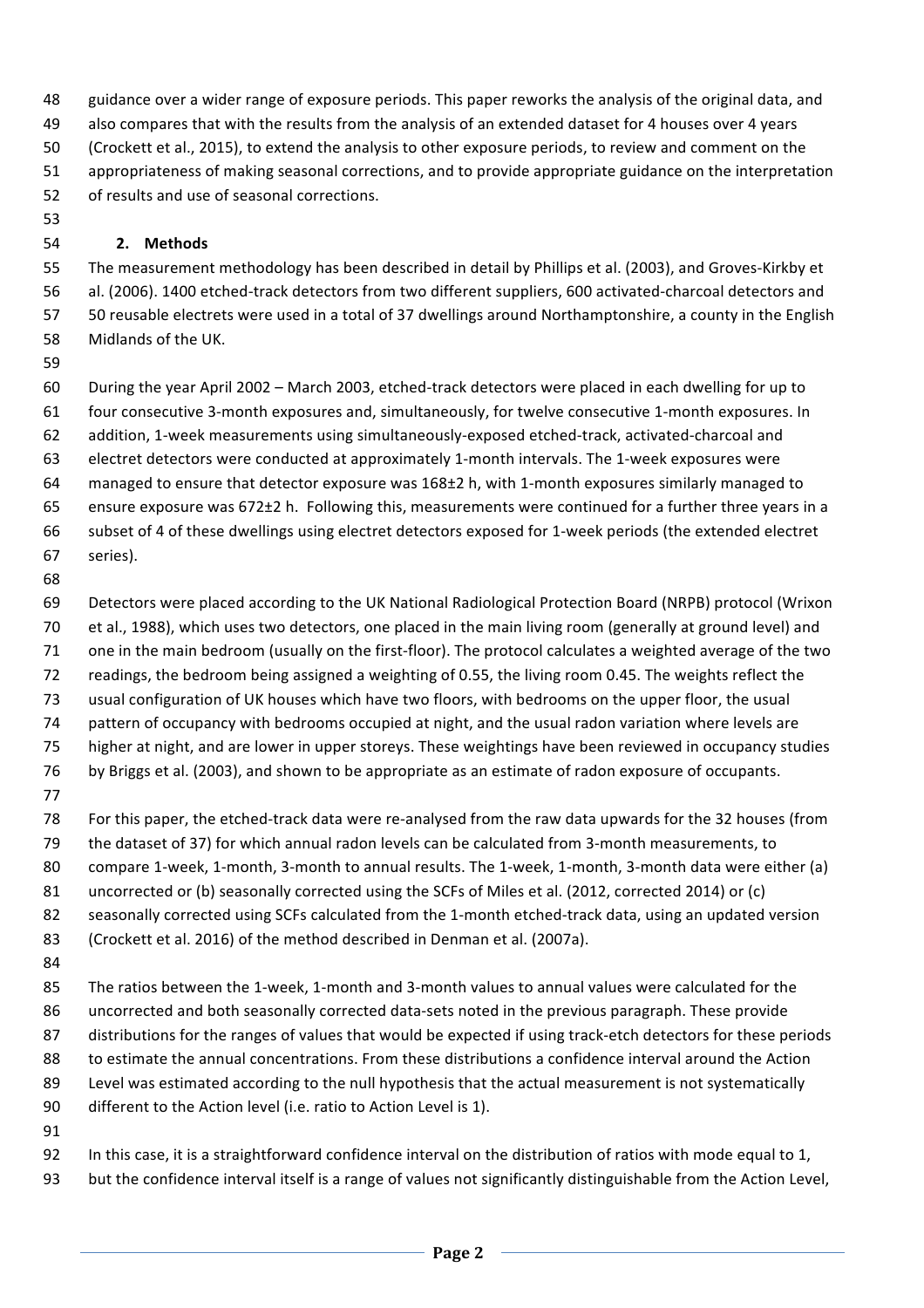- i.e. an equivocal range, at the desired level of confidence. It is the values outside the interval, in the tails of
- the probability distribution, which give definitive results for practical use in the field:
- i) values below the lower confidence limit represent annual radon concentrations below the Action Level
- (no remediation necessary);
- ii) values above the upper confidence limit represent annual radon concentrations above the Action Level (remediation necessary);
- iii) values in the equivocal range (i.e. between the confidence limits) have varying degrees of chance of
- indicating an annual level which is above the Action Level and therefore repeat measurements are
- indicated.
- 
- In this study, the standard 95% confidence interval was selected (i.e. lower and upper limits at cumulative probability 2.5% and 97.5% respectively), as this level is generally used in scientific literature. Table 1 shows this methodology applied to the domestic Action Level of 200 Bq.m<sup>-3</sup> for 1-week, 1-month and 3-month 107 ratios and interpolated to other periods using non-linear least-squares regression.
- 

#### **3. Results**

- 111 The probability histogram and distribution of the ratio of each one-week measurement to the
- corresponding annual average (for the same location) is shown in Figure 1. There were 212 ratios of
- uncorrected 1‐week measurements to annual levels, from the 32 houses for which an annual level was
- derived from 3‐month measurements, and the ratios are closely lognormally distributed. Figure 1 shows
- that a 1‐week measurement can vary by up to *ca*. 4 times bigger or smaller than the annual average at 95%
- 116 confidence illustrating the inherent variability of short-term measurements compared to a longer exposure made during the same period in the same room of a property.
- 
- For each measurement duration, Table 1 shows the regions of 95% confidence that an uncorrected 120 measurement will indicate whether the annual average is above or below the Action Level. Thus, a 1-week 121 result below 56 Bq.m<sup>-3</sup> will be indicative that the annual average will be below 200 Bq.m<sup>-3</sup> with over 95% 122 confidence, and that no remediation is recommended; similarly it is only above 720 Bq.m<sup>-3</sup> that there is 123 over 95% confidence that the annual average is definitely over 200 Bq.m<sup>-3</sup> and remediation is 124 recommended. In the equivocal range of 56 to 720 Bq.m<sup>-3</sup>, for the 1-week measurement, there are varying degrees of probability that the annual average could be below the Action Level. In contrast, a measurement 126 with an exposure length of 3 months has an equivocal range of 113 to 355 Bq.m<sup>-3</sup>. Therefore, if a 1-week measurement has a result within the equivocal range, then a retest, preferably with a longer measurement period, should be used to determine whether the annual average radon level is above (or below) the Action
- Level with more certainty.
- 
- The extended electret series, with four years of measurement, showed that, normalising and combining the results for 4 houses, the annual calendar year average radon level has a standard deviation of 8.6%.
- 

- The SCFs derived from the etched‐track dataset are shown in Table 2.
- **4. Discussion**

#### **a. Accuracy of Short‐term exposures**

- In the field, there are many reasons why measurements of radon levels should be as short as possible. The analysis presented above allows the development of protocols so that measurements of radon with a wide
- range of exposure times can be used. Because of the variability of radon levels over the day, week and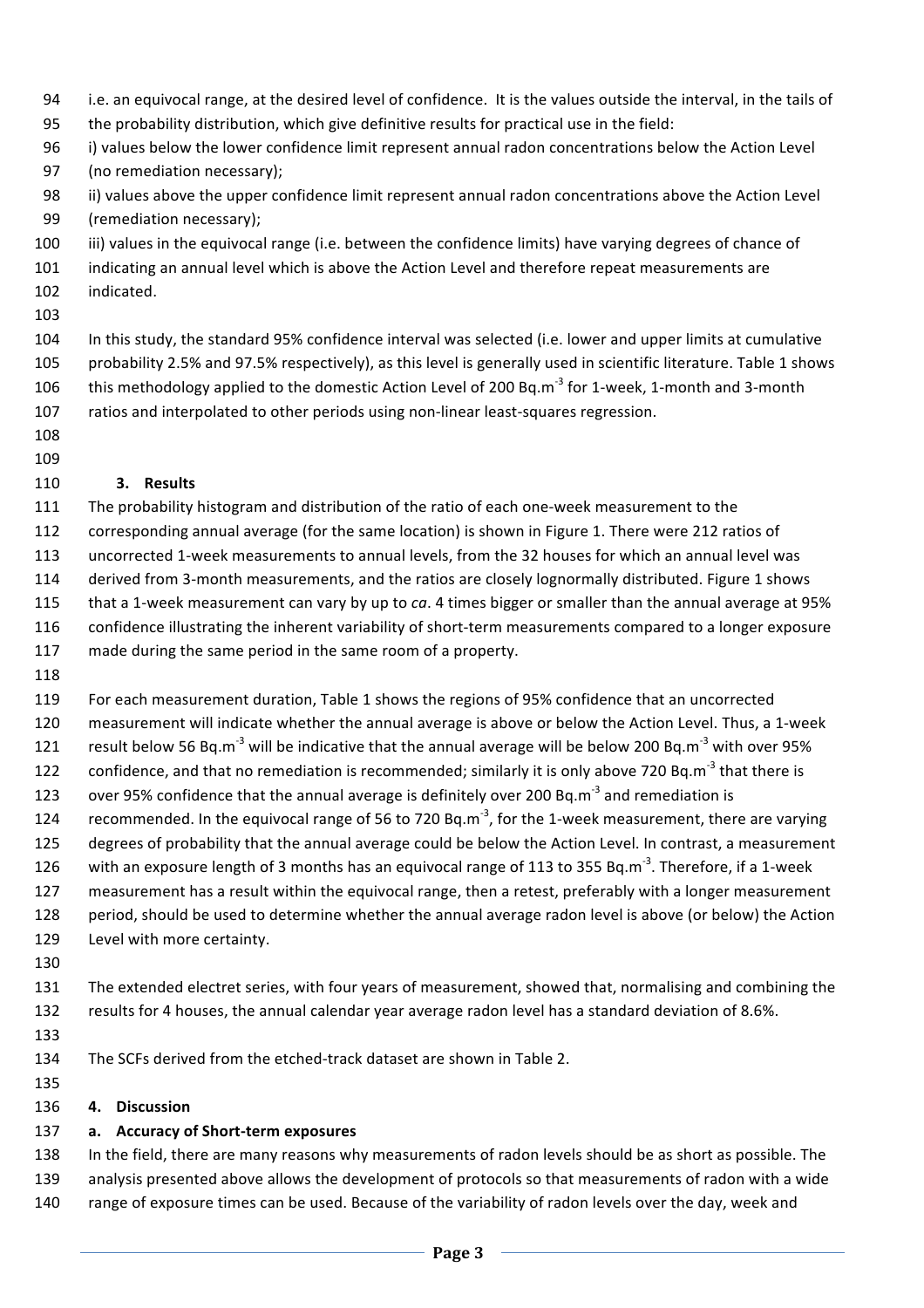- season, and the need to assess health risk from the long term average radon level, shorter exposures are 142 inherently less indicative of long-term risk than longer exposures, as exemplified in Table 1 and Figure 1. Table 1 shows that at shorter exposures there is a wider range of values where results fall in the range where there is a likelihood that the long term average radon level could exceed the Action Level and therefore a repeat would be required. To reduce uncertainty, repeat measurements should be done with 146 longer exposures to improve the likelihood of a definitive result. However, as Groves-Kirkby et al. (2006) 147 suggested, a short-term measurement has value as a screening tool, particularly in low to moderate radon-148 potential areas where the majority of short-term measurements will be below the lower confidence limit, 149 because radon levels in groups of houses in the same locality are found to follow a log-normal distribution, and the majority of houses will be found to have radon levels definitely below the Action Level, even using
- short exposures.

#### **b. Use of Seasonal Correction Factors**

 The question arises as to whether SCFs should be applied, and if so, which ‐ those of Miles et al. (2012, corrected 2014) or those calculated from the etched‐track data (Table 2). Table 3 shows results from a recalculation of the equivocal ranges of each measurement period after application of SCFs, using the SCF sets reported by Miles et al., (2012, corrected 2014) and derived on a local basis as part of this reanalysis of 158 the original dataset, respectively.

 Despite the apparent logic of applying a seasonal correction, the impact of using seasonal correction for radon measurements on the equivocal range of our dataset is modest, as can be seen by examining Tables 1 and 3. Comparing the 95% confidence intervals for the uncorrected data (Table 2) to the corrected data (Table 3) shows:

- i) the confidence intervals for the data corrected using the Miles et al. revised UK‐national SCFs are wider than for the uncorrected data at all measurement durations;
- 166 ii) the confidence intervals for the data corrected using the locally-derived SCFs are wider than for the uncorrected data for measurement durations below 4 weeks and only narrower at both limits for measurement durations of 6 weeks or more.
- 

170 This demonstrates that even with the locally-derived SCFs, calculated specifically from the reanalysed dataset, the equivocal range was reduced only for measurement durations of 6 weeks or more.

Furthermore, this also demonstrates that using the new national SCFs recommended by Miles et al. (2012,

 corrected 2014) widened the equivocal range at all exposure durations, and therefore slightly reduced the 174 accuracy of the measurements. This somewhat surprising result must reflect the underlying heterogeneity

of the variation in radon levels in different domestic house designs, on different underlying rocks, and

differing meteorological factors. The moderate impact of SCFs is in keeping with and extends the analysis of

- Denman et al. (2007a), and is directly comparable with the work of Krewski et al. (2005), who studied
- 178 Canadian houses using 6-month measurements, showing that the use of a locally calculated SCF enabled
- them to distinguish which homes were above or below an Action Level of 150 Bq.m<sup>-3</sup> with an accuracy of under them
- around 85% to 90%. However, with measurement durations of less than a month, Krewski et al. (2005)
- noted that the natural variability of the measurement far exceeds any correction by a SCF and such corrections are consequently of no added value. Miles et al. (2012, 2014) noted that, in their UK dataset,
- restricting 3‐month measurements to spring and autumn (seasons when their and other SCFs are generally
- closest to 1, between the smallest values in winter and the largest values in summer) improved accuracy
- more than doing 3‐month measurements throughout the year and applying their SCFs.
-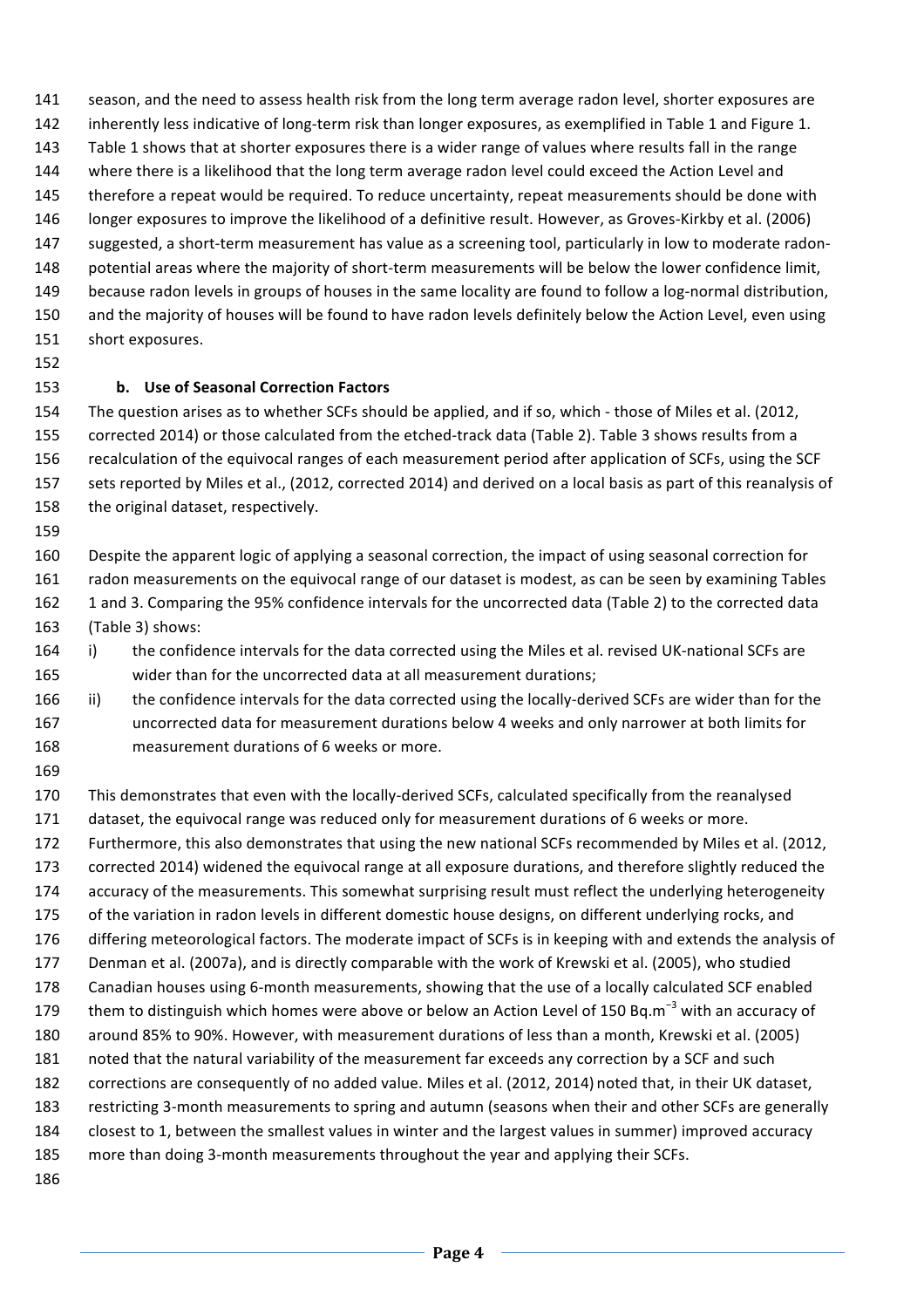187 The locally-derived SCFs presented in Table 2 are comparable with the revised values published by Miles et al. (2012, corrected 2014), and both SCF‐sets show less seasonal variation than the original values of Wrixon et al. (1998). Pinel et al. (1995) in their study of 2057 dwellings in South West England suggested the seasonal correction they found was consistent with adoption of the Wrixon SCFs, but suggested that due to the varying geology in the UK there may be areas where regional, rather than national, SCFs should be developed. UKCCSI (2000) assessed 5678 dwellings in UK, divided the results into 9 regions, with between 429 and 860 houses in each region. The SCFs for 8 of the 9 regions were consistent, but the results for Trent showed a different phase, and they concluded that using regional SCFs in their analysis was appropriate. However, there is wide variability of radon levels and different patterns of radon levels in individual homes, which have been shown in many papers, and which have been attributed to differences such as house design, double‐glazing, insulation and ventilation (Denman et al., 2007a; Wrixon et al., 1988; Denman et al., 2007b). As a result, any dataset for developing SCFs at a regional level would need to be large. It may be that the SCFs developed by Wrixon et al. (1998) were in houses with higher radon levels, if the variation of seasonal variability with radon level found by Miles et al. (2012, corrected 2014) nationally and Denman et al. (2007a) locally in a small number of houses is universal. The methodology of Wrixon et al. (1998), Pinel et al. (1995) and UKCCSI (2000) used a single 6‐month exposure in a large number of houses, and mathematically deriving SCFs by forcing the data to fit a sinusoidal annual variation, while Miles et al. (2012, corrected 2014) and this study made multiple sequential measurements in a smaller number of dwellings.

207 It should be noted that the locally-derived SCFs in this paper are from houses which are all in Northamptonshire, whereas Miles et al. (2012, corrected2014) derived their SCFs as national values, from a dataset of 91 houses, where up to 20 homes were in each of 5 different regions of the United Kingdom. Miles et al. (2012, corrected 2014) did not detect any significant difference between regions in their dataset, in contrast to the larger dataset studied by the UKCC Investigators (2000). Moreover, with regard 212 to these locally-derived SCFs, it should also be noted that despite geographical proximity of the 32 houses 213 in Northamptonshire from which the re-analysed track-etch data were obtained, for the 17 houses having 214 at least six 1-month measurements, six had monthly data which correlated negatively (i.e. opposite phase in the annual cycle) with the annual sinusoidal model derived from the data to calculate the local SCFs. Furthermore, for the remaining 11 houses which correlated positively, that annual sinusoidal model only explained on average 27.4% (maximum 50%) of the variance. Thus, even applying the locally‐derived SCFs, calculated specifically from the data, would only at best correct for half the variance in exposure 219 measurements, and for those houses with negative correlations applying the SCFs would tend to mis-correct rather than correct.

222 In another study, four different houses from the original 37-house dataset were monitored using electrets, 223 measured at 1-week intervals, for a total of four years, the first year of which coincided with the period of 224 the etched-track measurements reported herein (Denman et al., 2007a). Two sets of SCFs were derived from that electret dataset, one 'standard' set using an annual sinusoidal model, as used by Wrixon et al. (1988), Pinel et al. (1995) and Miles et al. (2012, corrected 2014), and another 'improved' set using an annual sinusoid plus second harmonic model to better correspond to annual cycles observed in meteorological data (Crockett et al., 2015). The two modelled annual cycles reported by Crockett et al. (2015) only explained 21.2% of the variance (standard) and 24.6% of the variance (improved), the improved model representing an improvement of 15.9% (3.4 percentage points) over the standard. Thus, even the improved model, and the SCFs derived from it, still only explains a minority of the variance. Therefore it is 232 not surprising that the use of any SCF has a only modest effect on the accuracy of results, and in some cases can worsen the analysis.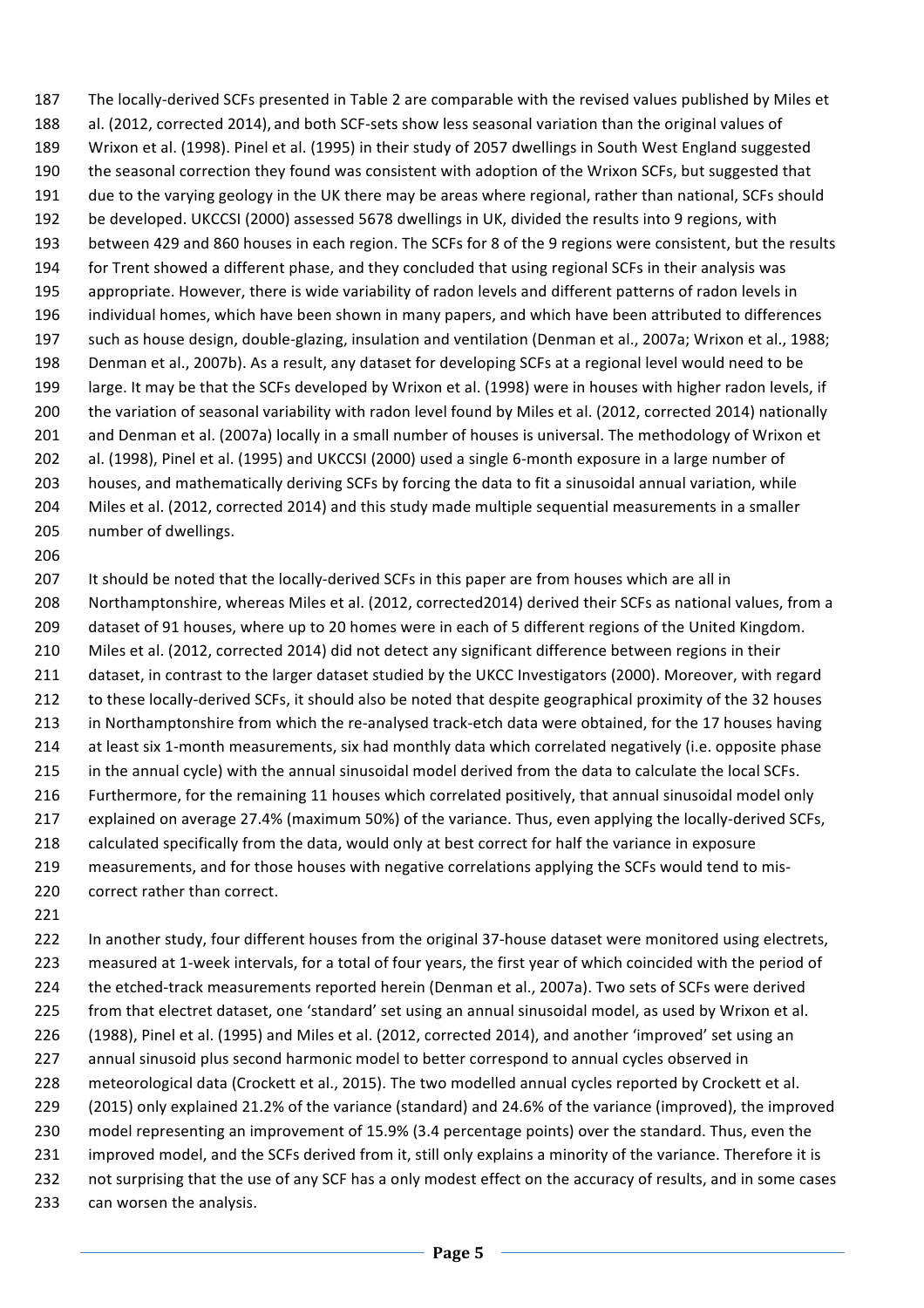235 The year-on-year variability of our electret dataset, where the coefficient of variation in four buildings is 236 50%, is comparable to the five-year series of Italian buildings presented by Bochicchio et al. (2009), where the coefficient of variation in 76 buildings was 14%. Therefore, although the locally derived SCFs, shown in

- Table 3, are best for correcting our dataset, they may not be as appropriate to correct other results from other datasets measured at different times. Therefore, the SCF dataset selected for use to correct
	- measurement data must be chosen carefully.
	-

# **c. Measurements in the Workplace**

 Radon levels in workplaces also show seasonal variation and domestic SCFs can also be applied to workplace measurements (Denman, 2008). This is done because no comprehensive study of seasonal variation in workplaces has been made. Indeed, studies of individual buildings suggest that rooms with air conditioning can have little or no seasonal variation (Marley et al. 1998), while rooms in a central area of a large building may have negligible, or inverted, seasonal variation. In such cases, it may be necessary to conduct repeat measurements at different times of the year, and interpret the results without SCF correction. Finally, occupancy and people flow can affect radon levels. For example, a busy reception area 250 will have very low radon levels by day, when the external doors are always opening, so that the risk to staff and the public when the building is in use will be much lower than expected from the normal diurnal variation of radon levels (Denman et al. 1999).

## **5. Conclusions**

 This paper presents revised Seasonal Correction Factors and equivocal ranges for etched track detectors for a comprehensive selection of exposure periods used in practice. It is recommended that these new and more comprehensive values for Equivocal Ranges are adopted in the UK.

- 259 Seasonal correction should only be made to exposures of at least one month duration because short-term variations in weather or occupancy, for example, would render the corrections from either (a) the 261 application of longer-term correction factors to short-term measurements or (b) application of short-term 262 correction factors even more susceptible to errors arising from variance unexplained by multi-annual, 263 multi-regional annual models. Use of locally derived SCFs would be better but to develop these would require a large dataset of local radon measurements and so is generally impracticable: within that, even if 265 the data were available, accounting for year-on-year short-term weather variations would be highly impracticable.
- 

 Moreover, the analysis in this paper shows that the dominant variability in radon measurements is due to 269 daily and other short-term factors, which are difficult to quantify and vary from house to house. There is 270 also a variation year-on-year. Seasonal correction at best makes only a modest improvement, if any, in certainty, and then only at longer exposures. Therefore use of SCFs in interpreting routine and commercial radon measurements has only marginal value, and is not critical to the interpretation of results. What is more important is to compare a radon measurement to the equivocal range of that exposure duration to determine whether the result is definitive or needs to be repeated with a longer exposure. 

## **References**

 AGIR (Advisory Group on Ionising Radiation), 2009. Radon and Public Health. Documents of the Health Protection Agency, RCE‐11. ISBN: 978‐0‐85951‐644‐0.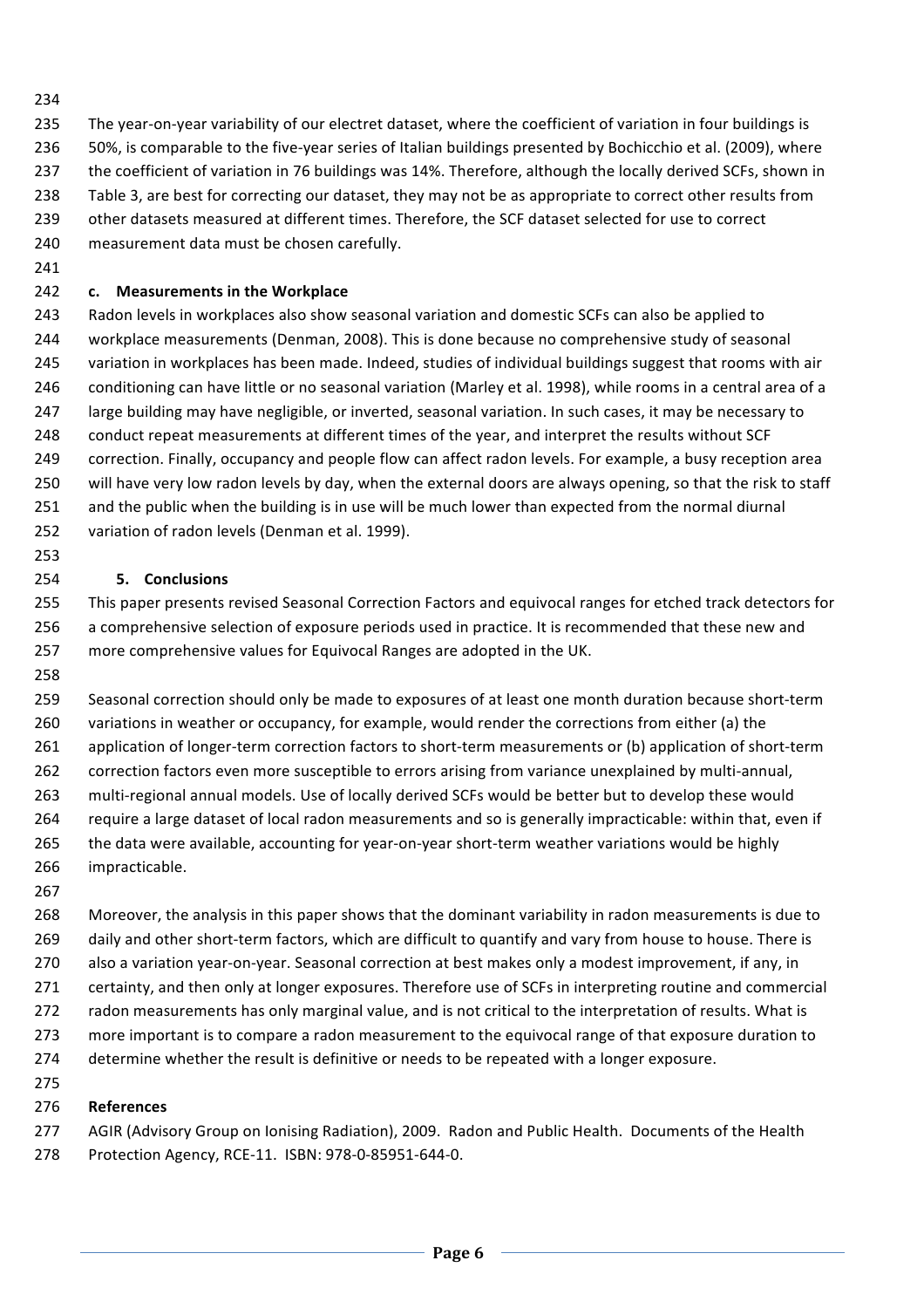- Bochicchio, F., Ampollini, M., Antignani, S., Bruni, B., Quarto, M., Venoso, G., 2009. Results of the first 5
- 280 years of a study on year-on-year Variations of Radon Concentration in Italian Buildings. Radiation
- Measurements, 44, 1064‐1068.
- Briggs, D.J., Denman, A.R., Gulliver, J., Marley, R.F., Kennedy, C.A., Phillips, P.S., Field, K., Crockett, R.G.M.,
- 2003. Time‐activity modelling of domestic exposures to radon. Journal of Environmental Management, 67, 107‐120.
- Burke, O., Murphy, P., 2011. Regional Variation of Seasonal Correction Factors for Indoor Radon Levels.
- Radiation Measurements, 46, 168‐172.
- Crockett, R.G.M., Gillmore, G.K., Phillips, P.S., Denman, A.R., Groves‐Kirkby, C.J., 2006. Tidal synchronicity of
- 288 built-environment radon levels in the UK. Geophysical Research Letters. 33, L05308,
- doi:10.1029/2005GL024950.
- Crockett, R.G.M., Groves‐Kirkby, C.J., Denman, A.R., Phillips, P.S. 2016. Seasonal Variation in Indoor Radon Concentrations : Significant Annual Cycles and Seasonal Correction. in preparation for EGNU.
- Denman, A.R., 2008. Applying the Ionising Radiation Regulations to Radon in the UK Workplace. Radiation Protection Dosimetry. 130, 38‐42.
- Denman, A.R., Crockett, R.G.M., Groves‐Kirkby, C.J., Phillips, P.S., Gillmore, G.K., Woolridge, A.C., 2007a.The
- value of Seasonal Correction Factors in assessing the Health Risk from Domestic Radon a case study in
- Northamptonshire. Environment International. 33, 34‐44. DOI: 10.1016/j.envint.2006.06.021
- Denman, A.R., Groves‐Kirkby, N., Groves‐Kirkby, C.J., Crockett, R.G.M., Phillips, P.S., Woolridge, A.C., 2007b.
- Health Implications of Radon Distribution in Living Rooms and Bedrooms in UK Dwellings A Case Study in Northamptonshire. Environment International, 33, 999‐1011. DOI: 10.1016/j.envint.2007.01.011
- Denman, A.R., Barker, S.P., Parkinson, S., Marley, F., Phillips, P.S., 1999. Do the UK workplace Radon Action
- Levels reflect the Radiation Dose received by the Occupants ? Journal of Radiological Protection, 19, 37‐43.
- European Union. 2014. Council Directive 2013/59/Euratom of 5 December 2013 laying down basic safety
- standards for protection against the dangers arising from exposure to ionising radiation, and repealing
- Directives 89/618/Euratom, 90/641/Euratom, 96/29/Euratom, 97/43/Euratom and 2003/122/Euratom.
- Official Journal of the European Union. L13. Vol 57.
- Groves‐Kirkby, C.J., Denman, A.R., Crockett, R.G.M., Phillips, P.S., Woolridge, A.C., Gillmore, G.K., 2006.
- 307 Time-Integrating Radon Gas Measurements in Domestic Premises: Comparison of Short-, Medium- and Long‐Term Exposures. Journal of Environmental Radioactivity. 86, 92‐109.
- International Commission on Radiological Protection (ICRP). 2014. Radiological Protection against Radon Exposure. ICRP Publication 126. Ann. ICRP 43:5.
- The Ionising Radiations Regulations 1999. Statutory Instrument 1999 No. 3232 (London: HMSO) (1999).
- Krewski, D., Mallick, R., Zielinski, J.M., Létourneau, E.G,. 2005. Modelling seasonal variation in indoor radon concentrations. J Expo Anal Environ Epidemiol. 15, 234–43.
- Marley, F., Denman, A.R., Phillips, P.S., 1998. Studies of Radon and Radon Progeny in air conditioned rooms in hospitals. Radiation Protection Dosimetry, 76, 273‐276.
- Miles, J., Howarth, C., Hunter, N., 2012. Seasonal variation of radon concentrations in UK homes. J. Radiol. Prot. 32, 275‐287, and 2014 corrigendum J. Radiol. Prot. 34, 493.
- O'Riordan, M.C., 1990. Human exposure to radon in homes: recommendations for the practical application of the Board's statement. Docs. NRPB 1, 17‐32.
- Phillips, P.S., Denman, A.R., Crockett, R.G.M., Gillmore, G.K., Groves‐Kirkby, G.K., Woolridge, A.C., 2003. A
- Comparative Analysis of Radon Measurements of Various Durations in Dwellings (Weekly vs Three Monthly
- Radon Measurements). Commissioned by DEFRA, EPG 1/4/72; RW 8/17/64. ISBN 1‐900868‐44‐X. On Web
- at :‐
- http://webarchive.nationalarchives.gov.uk/20081108171934/http://www.defra.gov.uk/environment/radio
- activity/publications/complete/pdf/defra\_ras‐03.006.pdf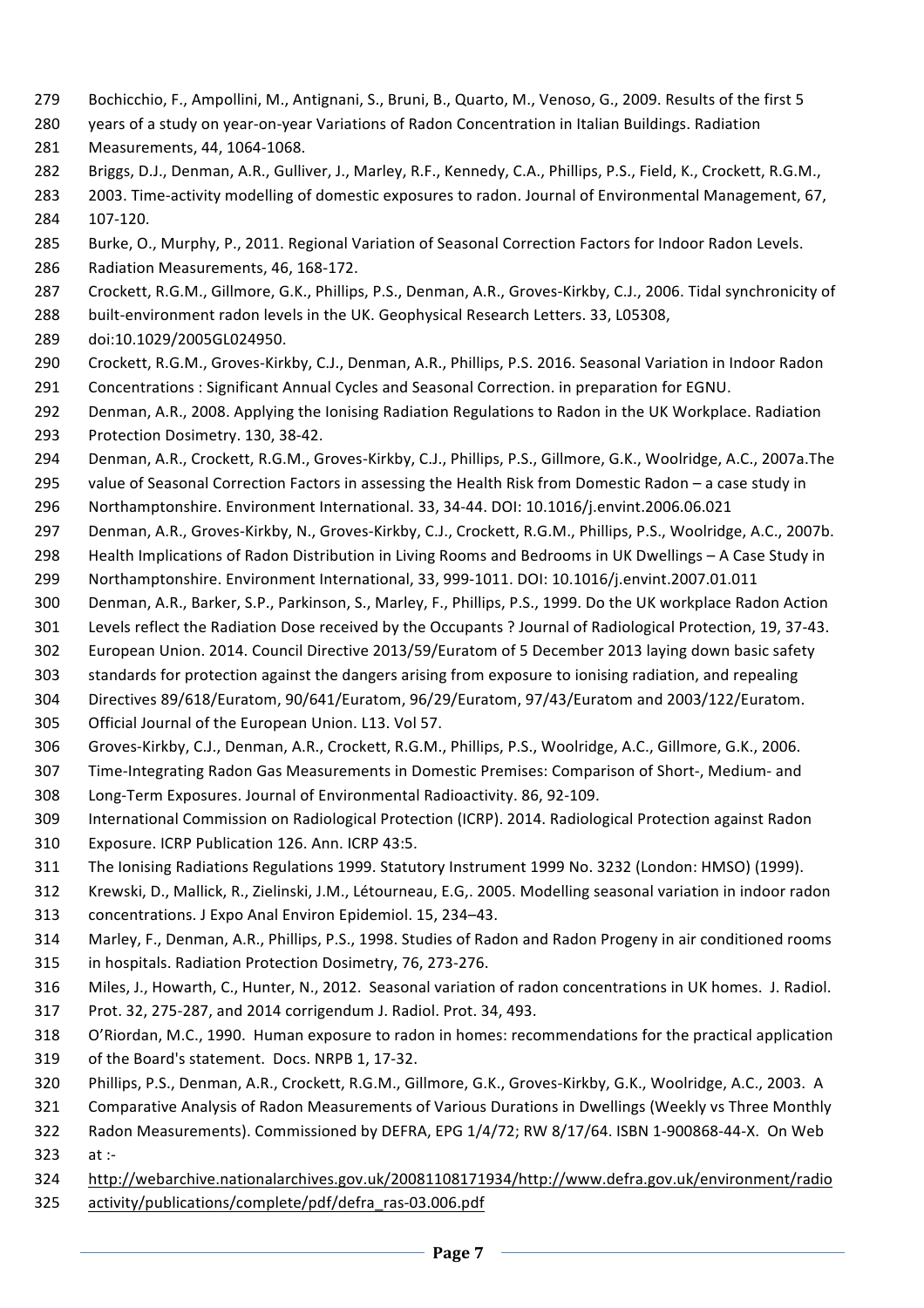- Pinel, J., Fearn, T., Darby, S., Miles, J., 1995. Seasonal correction factors for indoor radon measurements in
- the United Kingdom. Radiat. Prot. Dosim. 58, 127‐132.
- UKCCSI (UK Childhood Cancer Study Investigators), 2000. The United Kingdom Childhood Cancer Study:
- objectives, materials and methods. British Journal of Cancer. 82, 1073–1102
- Wrixon, A.D., Green, B.M.R., Lomas, P.R., Miles, J.C.H., Cliff, K.D., Francis, E.A., Driscoll, C.M.H., James, A.C.,
- O'Riordan, M.C., 1988. Natural Radiation Exposure in UK Dwellings Report NRPB R190. National
- Radiological Protection Board, Didcot.